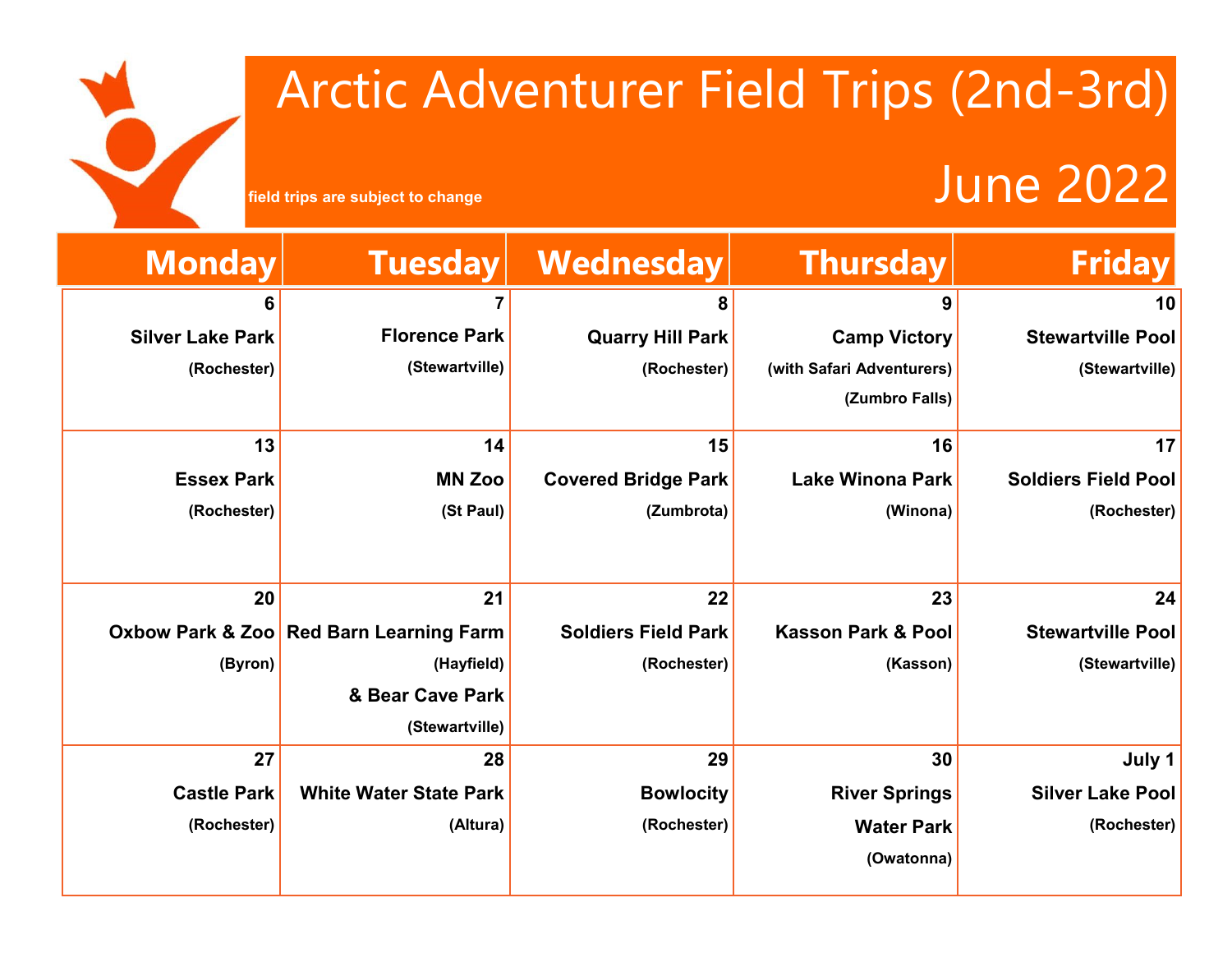## Arctic Adventurer Field Trips (2nd-3rd)

### **Field trips are subject to change** July 2022

I